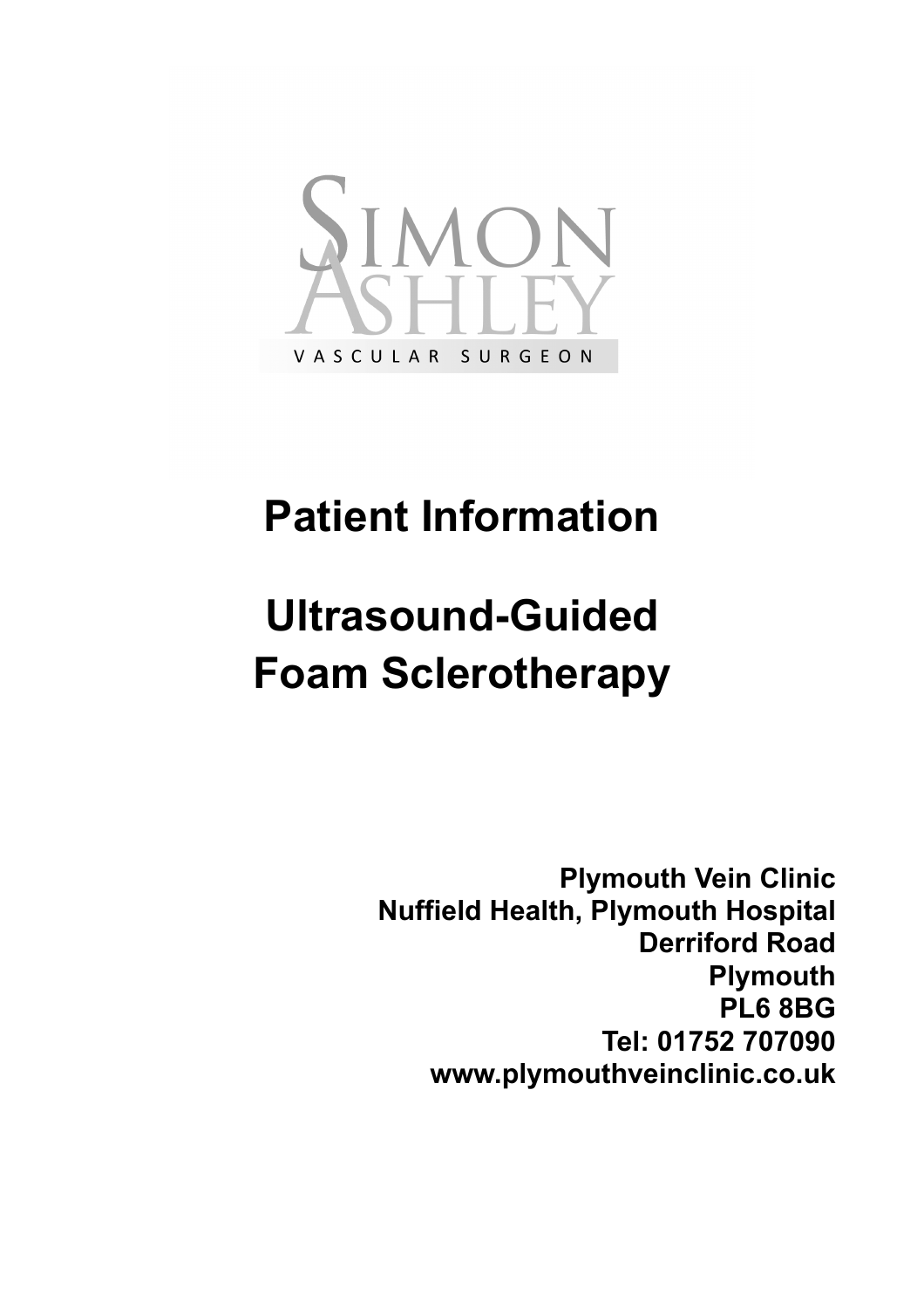- Varicose veins are a sign of underlying venous insufficiency and affect 20-30% of adults. Long saphenous vein insufficiency is the most common form of venous insufficiency in people presenting with symptoms. People with venous insufficiency may have the following symptoms: fatigue, heaviness, aching, throbbing, itching and cramps in the legs. Chronic venous insufficiency can, in some patients, lead to skin discoloration, skin changes and ulceration.
- The main treatment options are sclerotherapy, thermal ablation using laser or radio-frequency, surgery (ligation, stripping, phlebectomies), mechano-chemical ablation (ClariVein) and Cyanoacrylate glue. Ultrasound-guided foam sclerotherapy for varicose veins is a variation of established liquid sclerotherapy techniques. It uses a sclerosant solution that has been transformed into microfoam by being forcibly mixed with air or, preferably, carbon dioxide plus oxygen. The latter gas combination is more physiological, completely soluble in blood and, therefore, potentially much safer than injecting foam made with air. We always use foam made with carbon dioxide plus oxygen unlike many other clinics.
- The procedure is performed under local anaesthesia. A needle is inserted into the main affected superficial vein and is monitored using ultrasound imaging. Sclerosant foam is then injected and monitored. Once the foam has filled the entire main superficial vein, the top end of the vein may be compressed to keep the foam in the superficial veins. The foam causes inflammation of the vein wall, obliteration of the vein's lumen and vein occlusion.
- Further injections may be given during the same session to make sure that all the varicose veins have been completely filled. If any vein is incompletely treated, further injections can be given in a second session. In most cases a single treatment is sufficient; in about 10-15% of cases we need to repeat the treatment to deal with any remaining veins.
- Usually only one leg is treated at one sitting. Also, if more than one venous system within each leg is affected then multiple treatments may be required in each leg. The potential need for several clinic visits should be borne in mind.
- The National Institute for Health and Clinical Excellence (NICE) published updated guidance in February 2013. Current evidence on the efficacy and safety of ultrasound-guided foam sclerotherapy for varicose veins is adequate. Studies have shown the treatment to be successful in over 90% patients. The rate of symptomatic varicose vein recurrence ranges from 4% to 22% at 5-year followup. Current evidence suggests no clinically significant differences between foam sclerotherapy and other treatment modalities for varicose veins in the short to medium term. Further studies regarding long-term efficacy are ongoing.
- The potential complications of this procedure are deep vein thrombosis, thrombophlebitis, and allergy. Temporary chest tightness, dry cough, headaches and visual disturbance can occur occasionally but usually resolve within minutes. Very rare but significant complications include myocardial infarction, seizures, transient ischaemic attacks and stroke. Only a few cases of stroke have been reported in the world literature using air-based Foam but not with oxygen / carbon dioxide. All cases had complete or near complete recovery. While millions of Foam Sclerotherapy treatments have been performed, no deaths or stroke with significant after effects have been reported to date.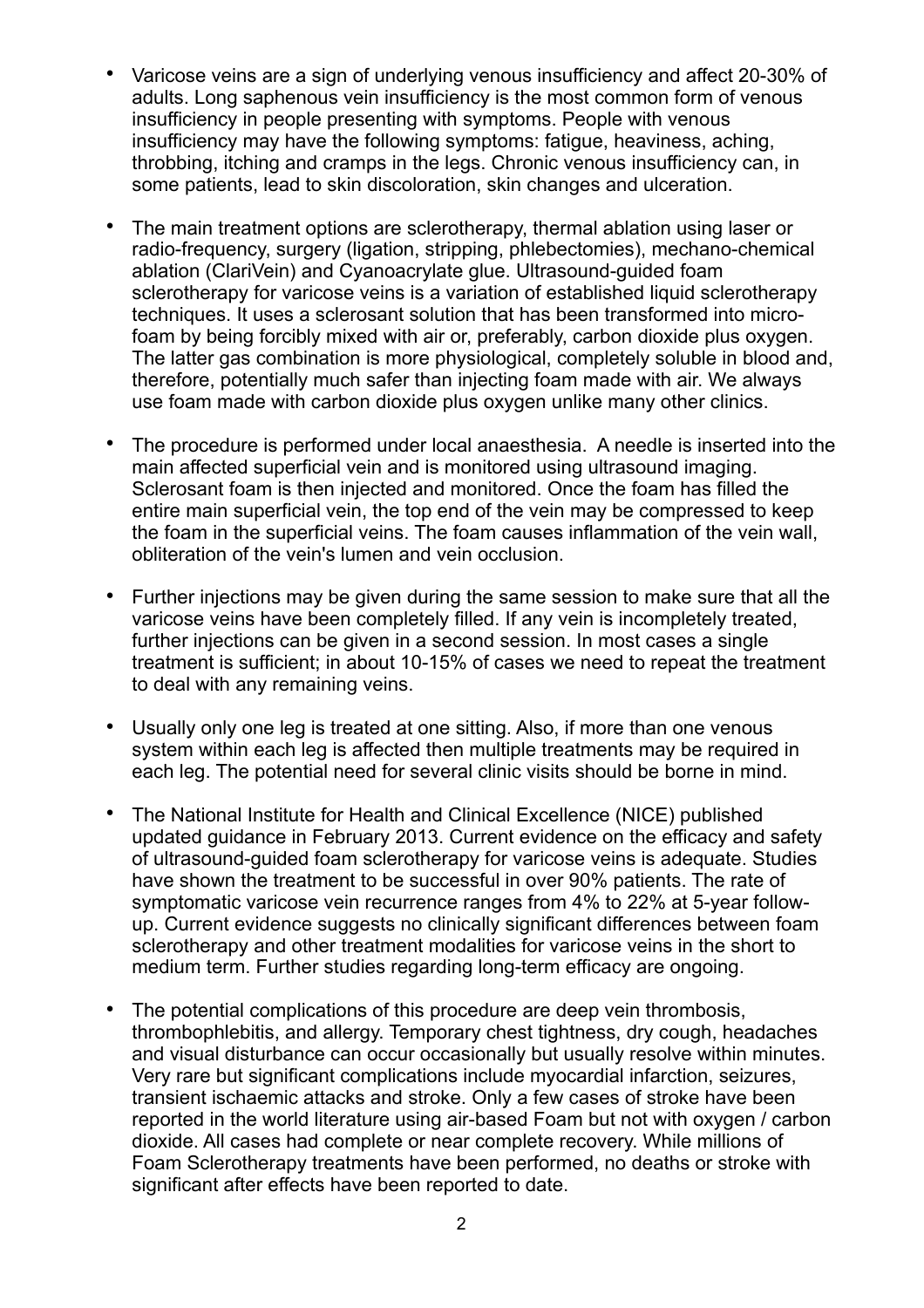## **After Treatment**

- After your procedure you will need to have a good brisk walk for 15 minutes. For the first week at least we ask that you walk around for a minimum of 5 minutes every hour that you are awake, and avoid standing still for long periods of time. When not mobilising, try to sit down and elevate your leg if possible. Avoid running and/or prolonged kneeling or squatting for the first 10 days.
- The stocking is an important part of the foam injection treatment, and must remain in place for a minimum of 5 days to keep the vein closed. Following removal of the stocking you do not need to use any compression, but you may feel more comfortable wearing a light support stocking for a while.
- Please avoid getting your stocking wet. A waterproof overstocking will be provided which will make showering possible. Once the stocking has been removed you may take a bath or shower.
- Avoid travelling in confined circumstances for long periods of time. If going on a long journey, try to break it into short sections and have a good brisk walk for 5 minutes every hour or so. Long-haul flights (>4 hours) should be avoided for 4-6 weeks after treatment.
- Walk as much as you wish but within any discomfort.
- If you do experience some pain or tenderness in your leg, take two pain killing tablets, such as Paracetamol, and keep active. Some discomfort is expected after the third day or so. Anti-inflammatory gels are sometimes useful for local tenderness once the stocking has been removed. Arnica cream is thought by some to help early resolution of bruising.
- You may drive once you feel able to do so, and your insurance company is happy to cover you (insurance companies have differing policies with regard to driving after surgical and other medical procedures and, if in doubt, you are advised to check with them). **Please note**, we advise that you do not drive on the day of your procedure.
- You should be able to return to normal physical activities as soon as possible after the procedure and most people require little, if any, time off work.
- When the stocking is removed it is usual for the veins to have become lumpy and slightly tender under the skin. The overlying skin may show some bruising or become faintly discoloured brown. If these problems occur, they should resolve over several weeks.
- About 10-15% people may suffer from some degree of thrombophlebitis. This is where the treated veins become very hard, very painful, red and tender. This normally responds to a course of Ibuprofen or similar anti-inflammatory tablets.